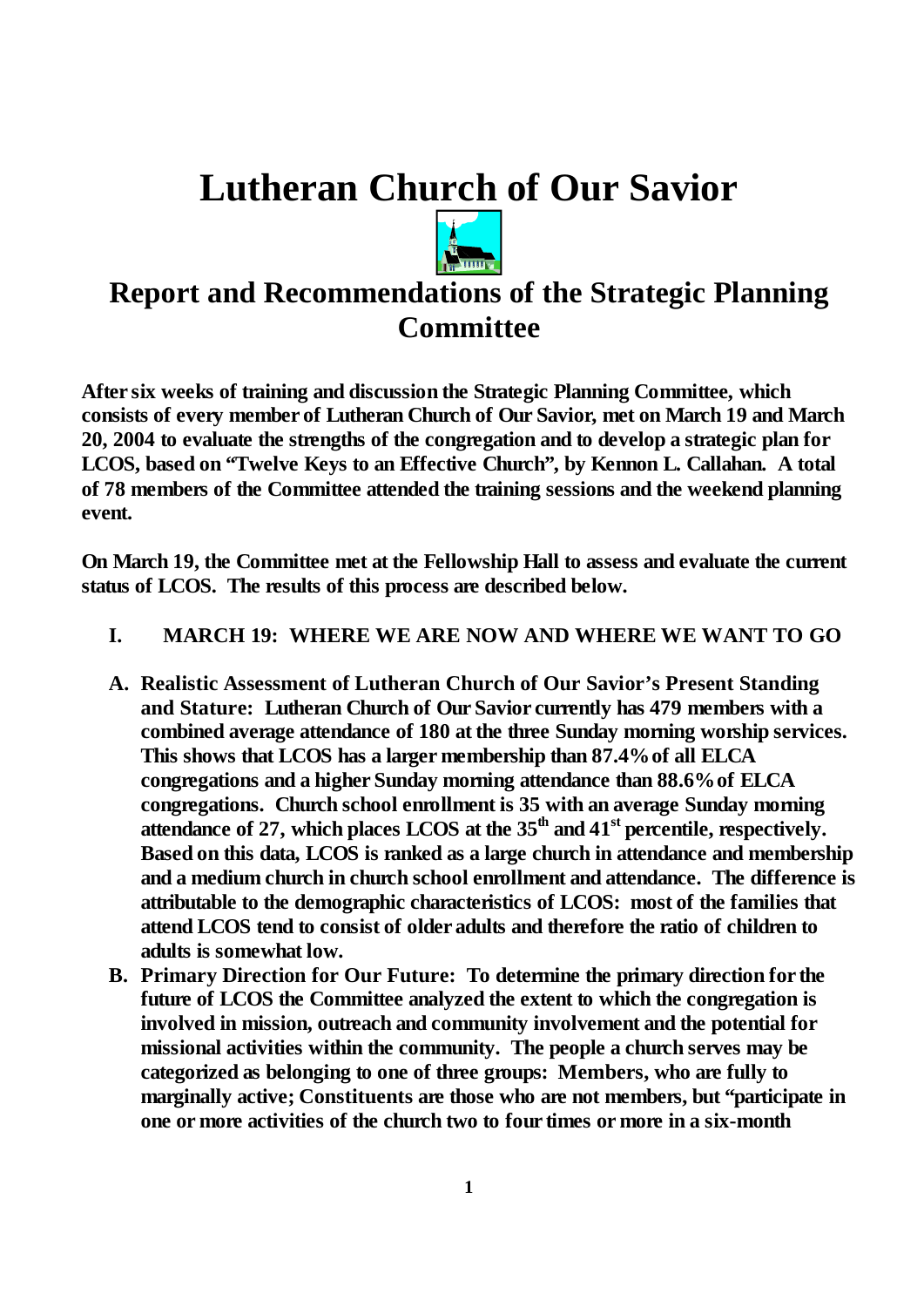**period"and those persons intentionally served in mission in terms of their human hopes and hurts. The Committee's findings showed that LCOS currently has 479 members, 360 constituents and serves in mission, on an annual basis, about 23,380 people. The Committee concluded that overall the churches** *mission* **is stable and growing.**

**C. Determining How Far We Can Go: The Committee's analysis of the mission potential for our community showed that the number of additional people whom LCOS could serve in mission was about 63,000. The Committee concluded that the number of people that LCOS serves in mission should be** *increased* **as follows:**

| --- - | $-1$<br>D <sub>a</sub> | D<br>$\sim$ |
|-------|------------------------|-------------|
| 2,500 | 5,000                  | ,500        |

**D. The Future: The final issue the committee addressed at the end of the Friday session was: "Do you believe your best years are before you or behind you?"The committee members were virtually unanimous in affirming their belief that our best years are'before'us. Based on this assertion the committee adjourned until Saturday morning at which time it undertook to evaluate the twelve keys as they apply to Lutheran Church of our Savior and to develop a three-year, open-ended strategic plan.**

#### **II. MARCH 20: THE TWELVE KEYS AND THE STRATEGIC PLAN**

**A. Ratings: The table below lists the twelve keys used to evaluate LCOS and the numeric score assigned to each. The assigned score was the consensus judgment of the committee on how well the characteristics defining each of the twelve keys are developed and in place at LCOS with'1'being weakest and'10'being strongest. A key rated 8, 9 or 10 is considered a current strength. The committee was asked to select several keys rated as strengths to expand and to select several keys that were not identified as current strengths that could be reasonably developed, within a three-year period, and added as strengths. Those listed in bold type are the keys the committee chose to expand; those that are italicized are the keys that were not considered to be current strengths of LCOS but were selected by the committee to be developed into strengths.**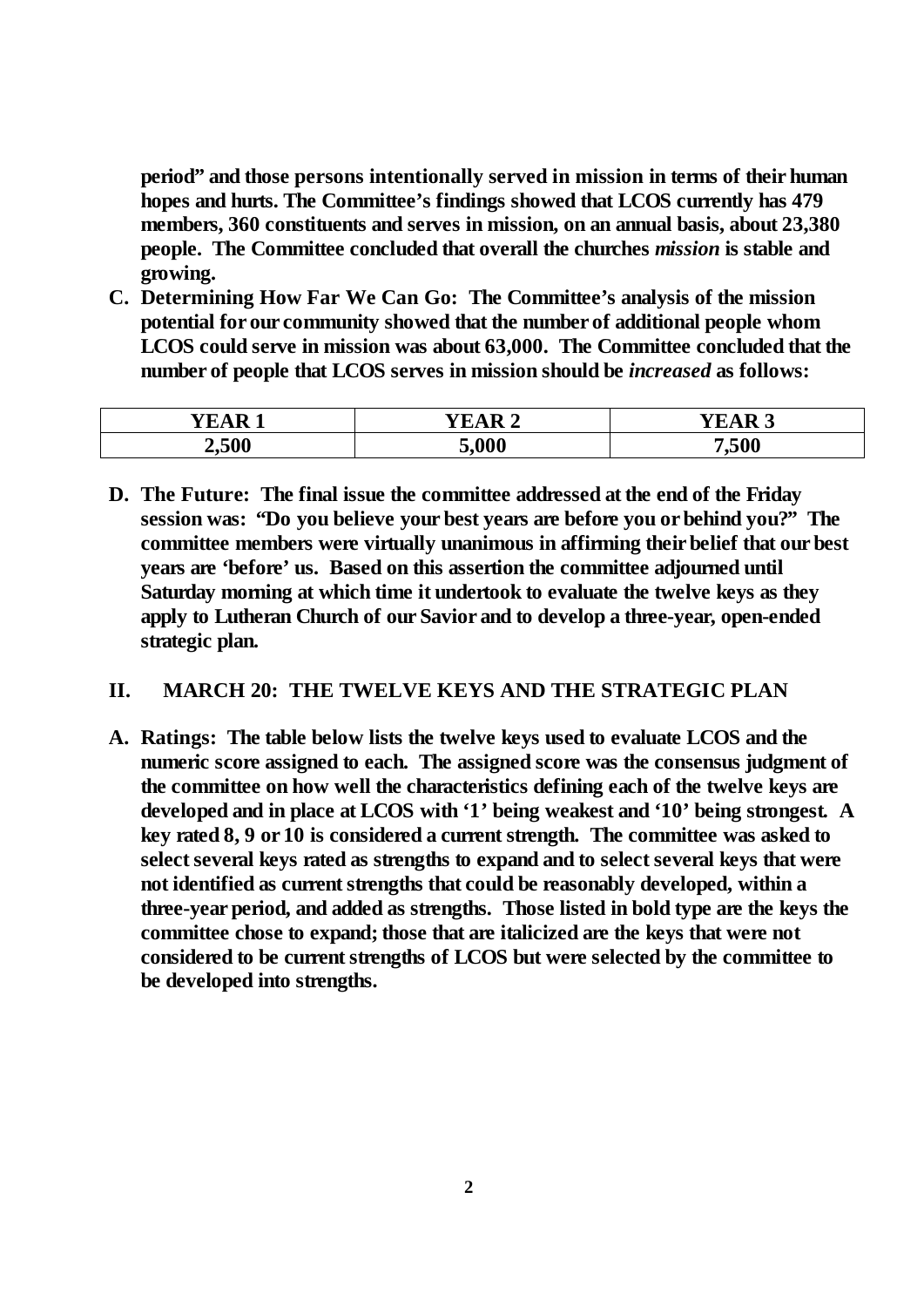| <b>KEY</b>                                          | <b>RATING</b>      | <b>CONSENSUS</b> | <b>EXPAND/ADD</b> |
|-----------------------------------------------------|--------------------|------------------|-------------------|
|                                                     | <b>RANGE</b>       | <b>RATING</b>    |                   |
| SPECIFIC, CONCRETE, MISSIONAL<br><b>OBJECTIVES</b>  | 0T <sub>0</sub> 9  | 2.4              | NO <sub>1</sub>   |
| PASTORAL AND LAY VISITATION                         | 1 To 9             | 4.2              | NO                |
| <b>CORPORATE, DYNAMIC</b><br><b>WORSHIP</b>         | 6 To 9             | 7.7              | <b>EXPAND</b>     |
| SIGNIFICANT RELATIONAL<br><b>GROUPS</b>             | 5 To 8             | $\overline{6.8}$ | <b>ADD</b>        |
| <b>STRONG LEADERSHIP</b><br><b>RESOURCES</b>        | 6T <sub>0</sub> 10 | 8.5              | <b>EXPAND</b>     |
| SOLID, PARTICIPATORY<br><b>DECISION MAKING</b>      | 5 To 10            | 7.9              | NO                |
| <b>SEVERAL COMPETENT</b><br>PROGRAMS AND ACTIVITIES | 5 To 10            | 8.0              | <b>EXPAND</b>     |
| <b>OPEN ACCESSIBILITY</b>                           | 6 To 10            | 8.3              | NO                |
| <b>HIGH VISIBILITY</b>                              | 5 To 9             | 7.9              | NO                |
| ADEQUATE PARKING, LAND AND<br><b>LANDSCAPING</b>    | 6 To 9             | 8.6              | NO                |
| ADEQUATE SPACE AND<br><b>FACILITIES</b>             | 5 To 9             | 7.8              | NO                |
| <b>SOLID FINANCIAL RESOURCES</b>                    | 3 To 8             | 5.7              | <b>ADD</b>        |
|                                                     |                    |                  |                   |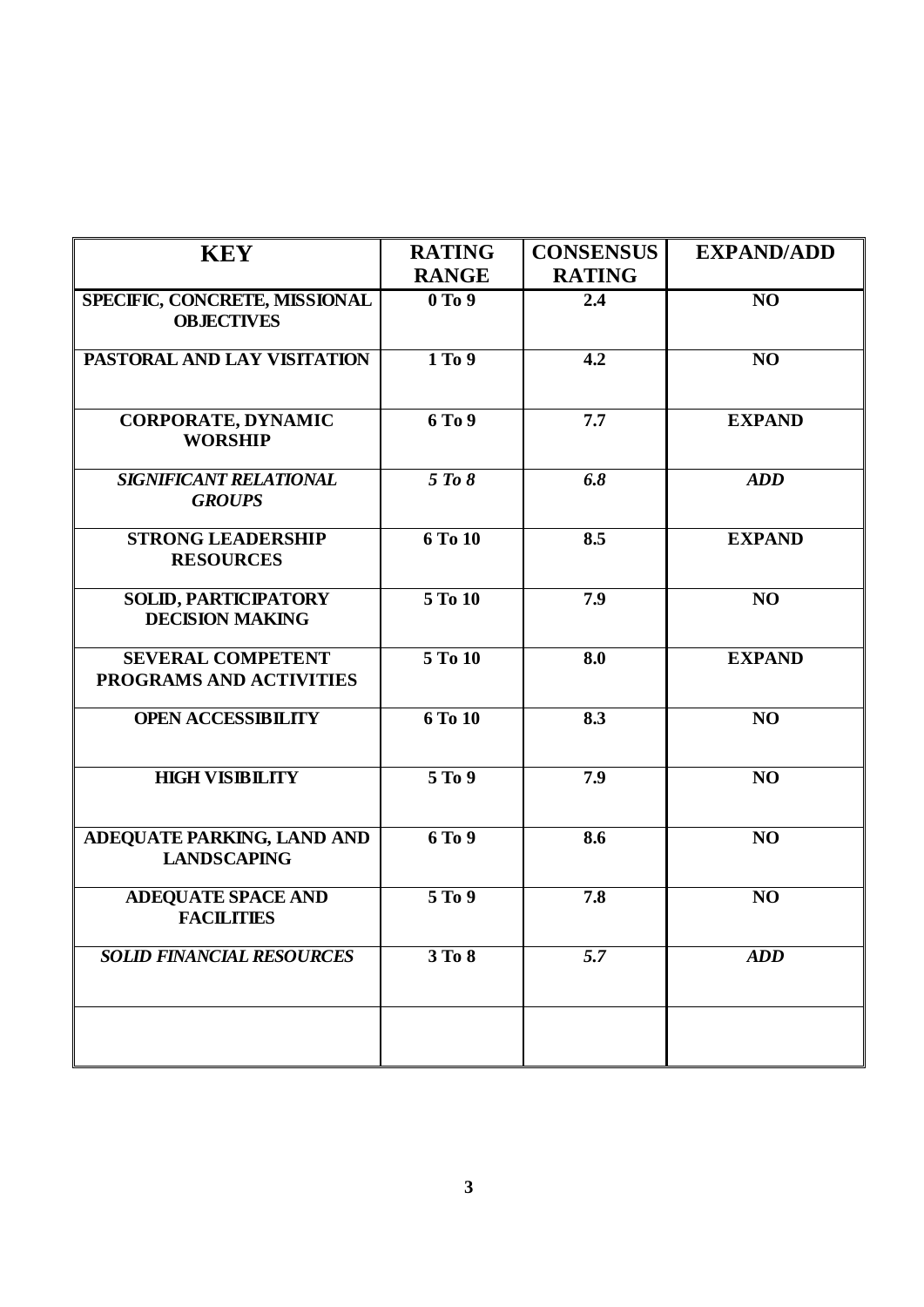**B. Objectives And Concluding Thoughts: The committee developed specific objectives for expanding three keys identified as current strengths and for developing two keys into strengths. Various committee members volunteered to take responsibility for ensuring that the objectives were fully implemented within specified timelines. This information is listed on attachments 1 through 5. These five keys constitute the** *initial* **Strategic Plan for Lutheran Church of Our Savior as developed by the Strategic Planning Committee. The intention of the committee was that the objectives listed for each key would be fully in place by the end of the three-year timeline. Note that there is a specific timeline for accomplishing the objectives for each** *key***. In some instances the objectives will be fully implemented within the first two years of the plan, while others may not be started until the second year or third year. This process is intended to be open-ended. In order for it to work the Strategic Plan must be periodically reviewed and updated. New keys with specific objectives will be added so that the Plan is always looking two to three or even five years into the future. Participation in developing and implementing objectives is not limited to those who volunteered to oversee their implementation or those who attended the training sessions and the weekend event. As stated during the Temple Talks, the Strategic Planning Committee is the entire congregation. The success of the Plan is dependent upon your participation. Please feel free to contribute your ideas to the Strategic Planning process on how Lutheran Church of Our Savior may better minister to the needs of the community that has been entrusted to us. Please be willing to share those ideas with the Strategic Planning Committee and be willing to help develop and implement them.**

# **Can you make change…for a paradigm shift?**

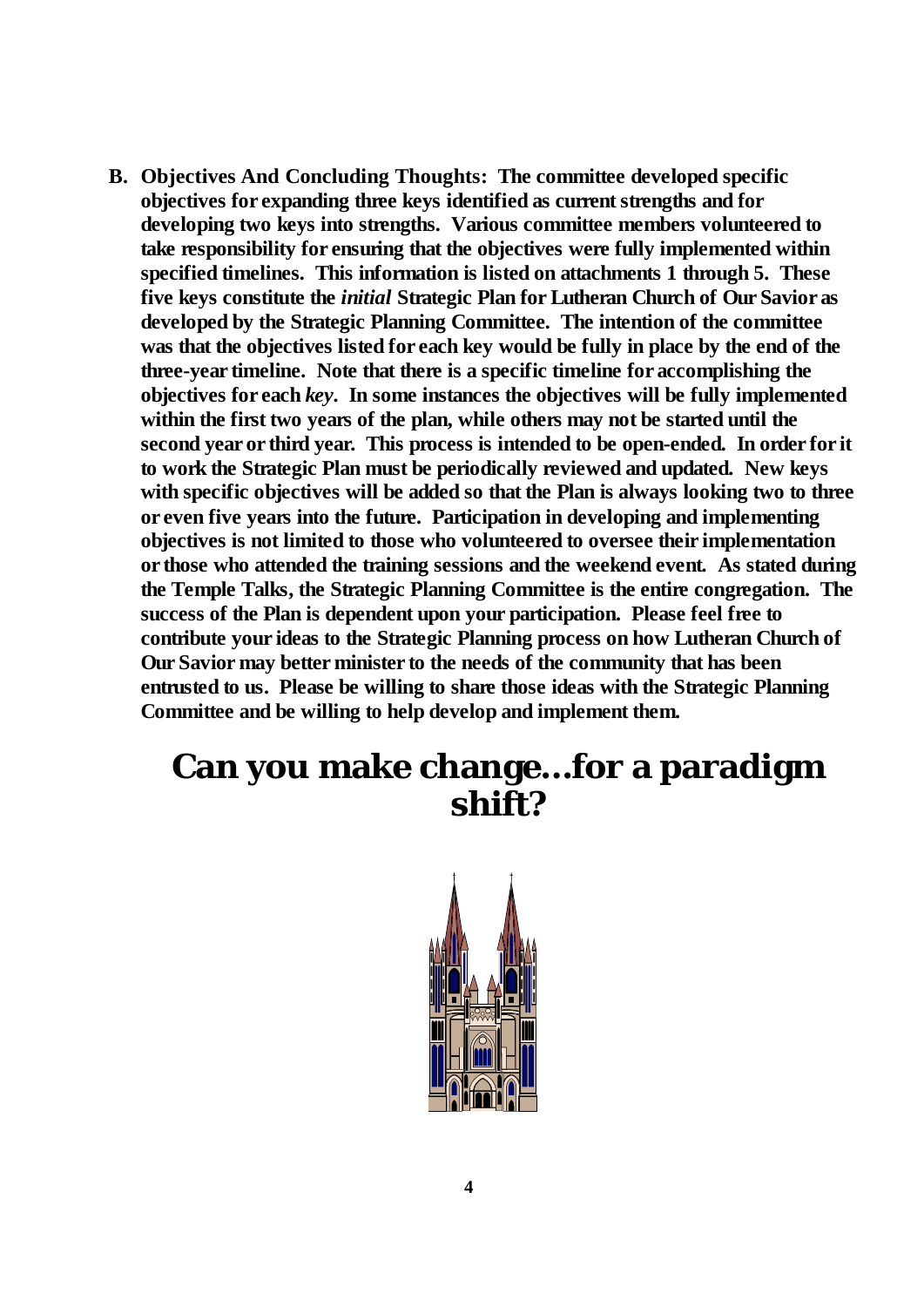### **ATTACHMENT I KEY # 3: CORPORATE, DYNAMIC WORSHIP…EXPAND**

### **Current Consensus Rating: 7.7**

| . R<br>Ŧ.A | TAR 2 |  |
|------------|-------|--|
|            |       |  |

| <b>Objective</b>                              | <b>Start</b>     | <b>Complete</b>  | <b>Person/Team</b><br><b>Responsible</b>                                            |
|-----------------------------------------------|------------------|------------------|-------------------------------------------------------------------------------------|
| <b>A Review of Other</b><br><b>Ministries</b> | <b>June 2004</b> | <b>June 2005</b> | <b>Joanne Bates</b><br><b>Larry Hebron</b><br>Dori Hebron<br><b>Gaylene Swanson</b> |
| <b>Select More</b><br><b>Familiar Hymns</b>   | <b>June 2004</b> | Ongoing          | <b>Neal Williams</b>                                                                |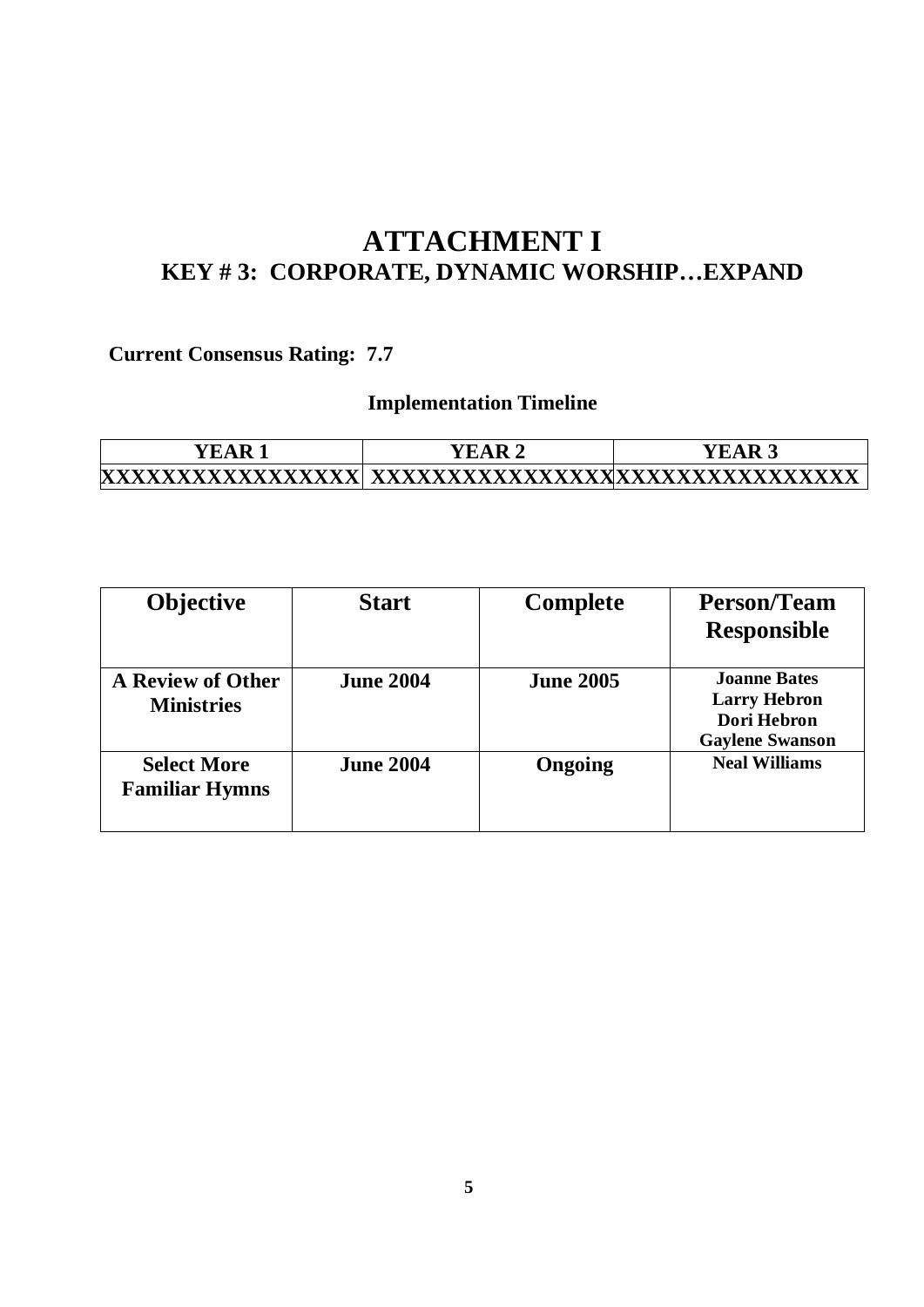### **ATTACHMENT II KEY #5: STRONG LEADERSHIP RESOURCES…Expand**

### **Current Consensus Rating: 8.5**

| $\overline{\mathbf{v}}$ $\overline{\mathbf{v}}$<br>R<br>$\mathbf{\Lambda}$ | $\overline{\mathbf{v}}$ $\overline{\mathbf{v}}$ $\mathbf{v}$ $\mathbf{v}$<br>$\sqrt{R}$ 2<br>Д<br>- | <b>YEAR</b><br>↗<br>ILAN<br>. ພ |
|----------------------------------------------------------------------------|-----------------------------------------------------------------------------------------------------|---------------------------------|
|                                                                            | ********************************                                                                    |                                 |

| <b>Objective</b>                                               | <b>Start</b> | <b>Complete</b> | <b>Person/Team</b><br><b>Responsible</b>                                                        |
|----------------------------------------------------------------|--------------|-----------------|-------------------------------------------------------------------------------------------------|
| Leadership<br><b>Training: Healthy</b><br><b>Congregations</b> | 2005         | 2005            | <b>Lorna Kenney</b><br><b>Kevin Taylor</b><br><b>Joanne Burling</b><br><b>Pastor Woody Hall</b> |
| Leadership<br><b>Recognition Event</b>                         | 2004         | Ongoing         | <b>Crystal Gertner</b><br><b>Lorna Kenney</b><br><b>Joanne Bates</b>                            |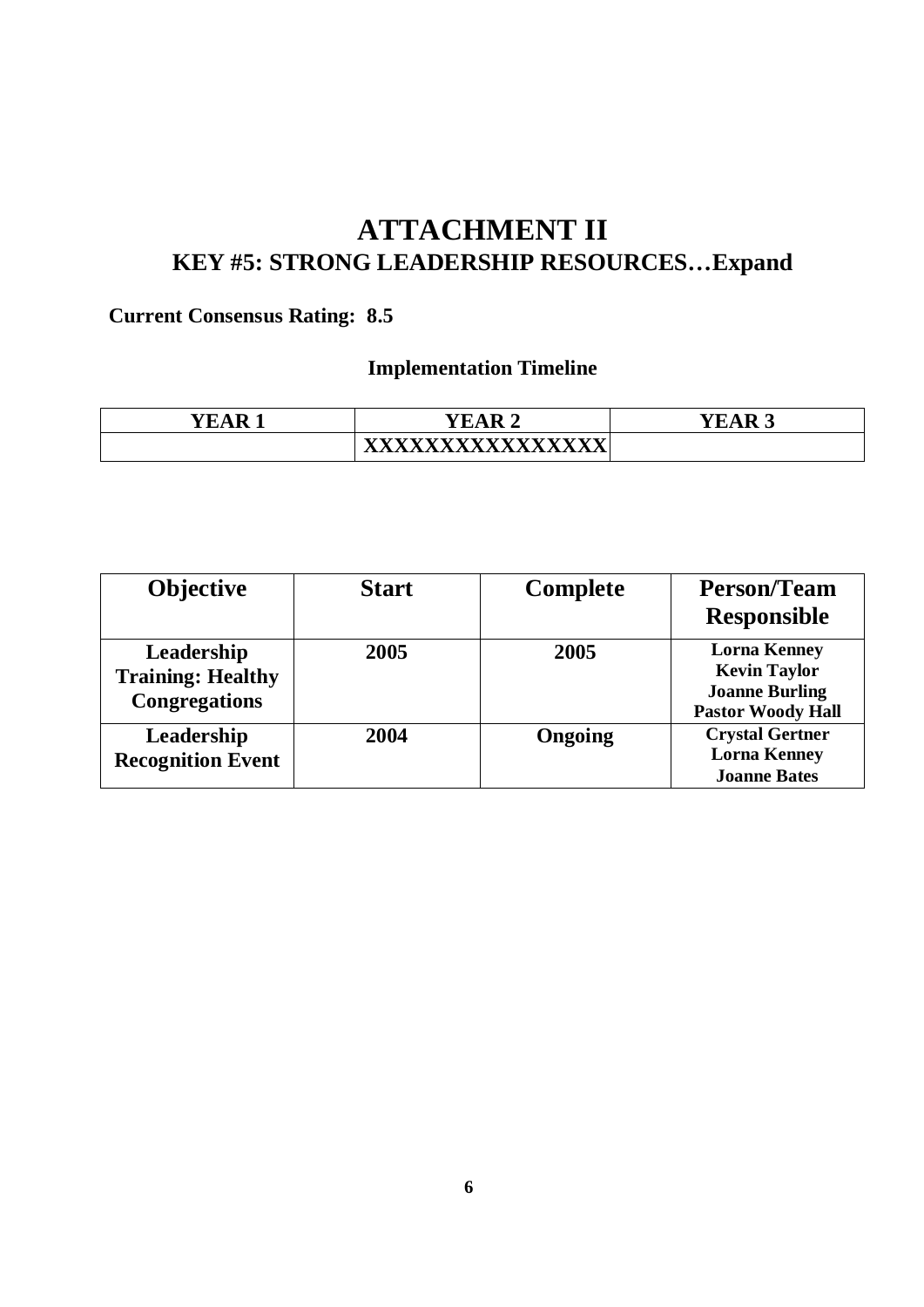### **ATTACHMENT III KEY # 7: SEVERAL COMPETENT PROGRAMS…EXPAND**

#### **CURRENT CONSENSUS RATING: 8.0**

| ---<br>к | <b></b><br>A<br>R<br>$\sim$ | ---<br>$\sim$ |  |
|----------|-----------------------------|---------------|--|
|          | <b>****</b><br>$\sqrt{2}$   |               |  |

| <b>Objective</b>                                  | <b>Start</b>     | <b>Complete</b> | <b>Person/Team</b><br><b>Responsible</b>                            |
|---------------------------------------------------|------------------|-----------------|---------------------------------------------------------------------|
| <b>First Time Visitor</b><br><b>Program</b>       | <b>Fall 2005</b> | Ongoing         | <b>Kevin Taylor</b><br><b>Dorothy Hamre</b>                         |
| <b>MOPS: Moms Of</b><br><b>Preschoolers</b>       | <b>Fall 2005</b> | Ongoing         | <b>Julie Ball</b><br><b>Viola Angebrandt</b><br><b>Terri Assuma</b> |
| <b>New Residents</b><br><b>Visitation Program</b> | <b>Fall 2006</b> | Ongoing         | <b>Margie Arnett</b>                                                |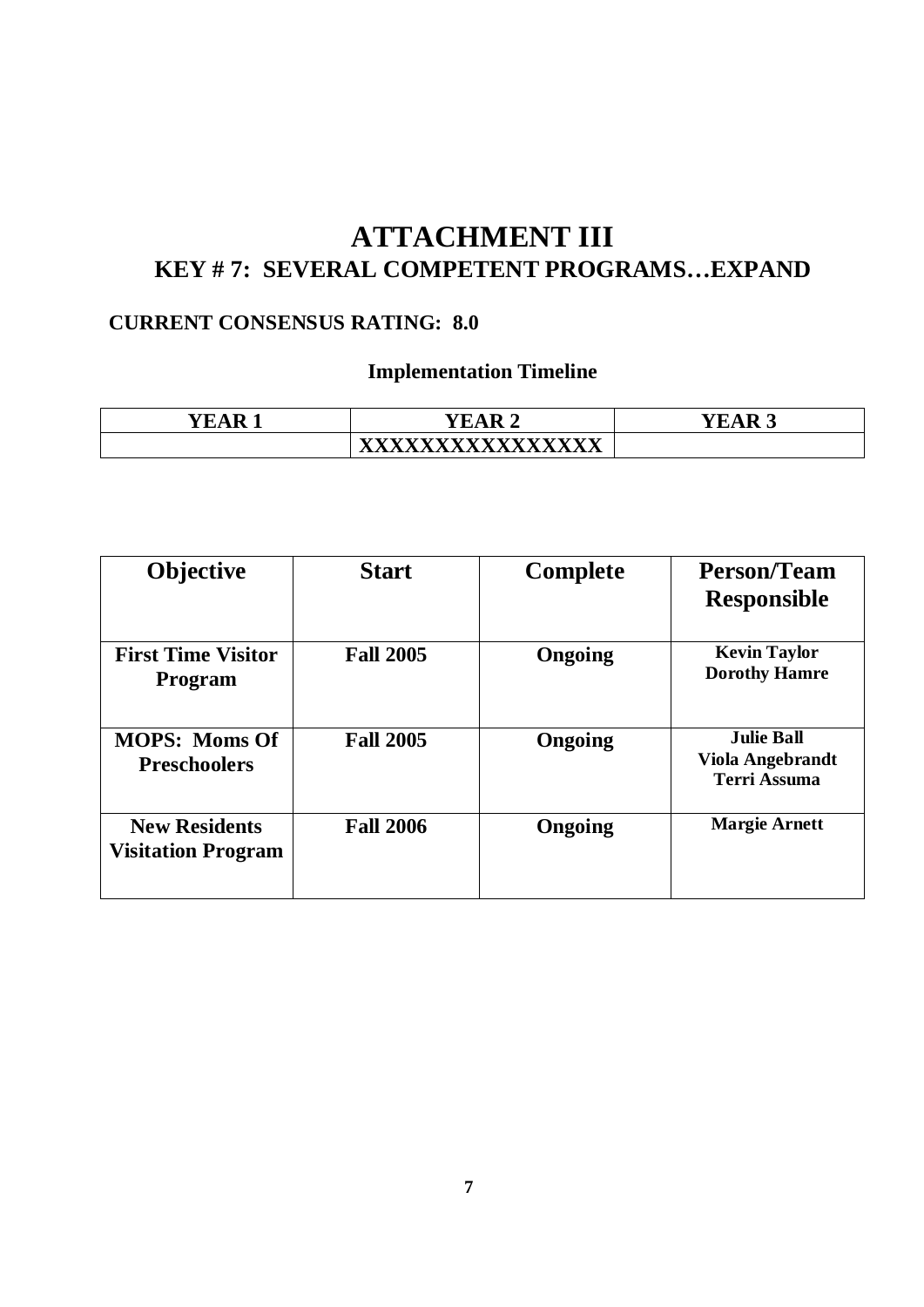# **ATTACHMENT IV KEY # 4: SIGNIFICANT RELATIONAL GROUPS…ADD**

### **Current Consensus Rating: 6.8**

| - 11<br>н<br>$\sqrt{2}$                                        | $\sim$          | $\overline{\phantom{a}}$<br>. H<br>$\mathbf{M}$ |
|----------------------------------------------------------------|-----------------|-------------------------------------------------|
| $\overline{\mathbf{x}}$<br>$\mathbf{\Lambda} \mathbf{\Lambda}$ | <b>VVVVVVVV</b> |                                                 |

| <b>Objective</b>                                                 | <b>Start</b> | <b>Complete</b> | <b>Person/Team</b><br><b>Responsible</b>                                                    |
|------------------------------------------------------------------|--------------|-----------------|---------------------------------------------------------------------------------------------|
| <b>Health</b><br><b>Enhancement</b><br>Group                     | 2006         | Ongoing         | <b>Lorna Kenney</b><br><b>Suzan Hall</b><br><b>Viola Angebrandt</b><br><b>Pam Demulling</b> |
| <b>Recreational</b><br><b>Relational Groups</b>                  | 2006         | Ongoing         | <b>Emilie Neher</b><br><b>Tim Ball</b><br><b>Lucy Becker</b>                                |
| <b>Holiday</b><br><b>Fellowship/Survey</b><br>of Hopes and Needs | 2004         | 2006            | <b>Arleen Ericson</b><br><b>Joanne Bates</b><br><b>Marilyn Kraft</b>                        |